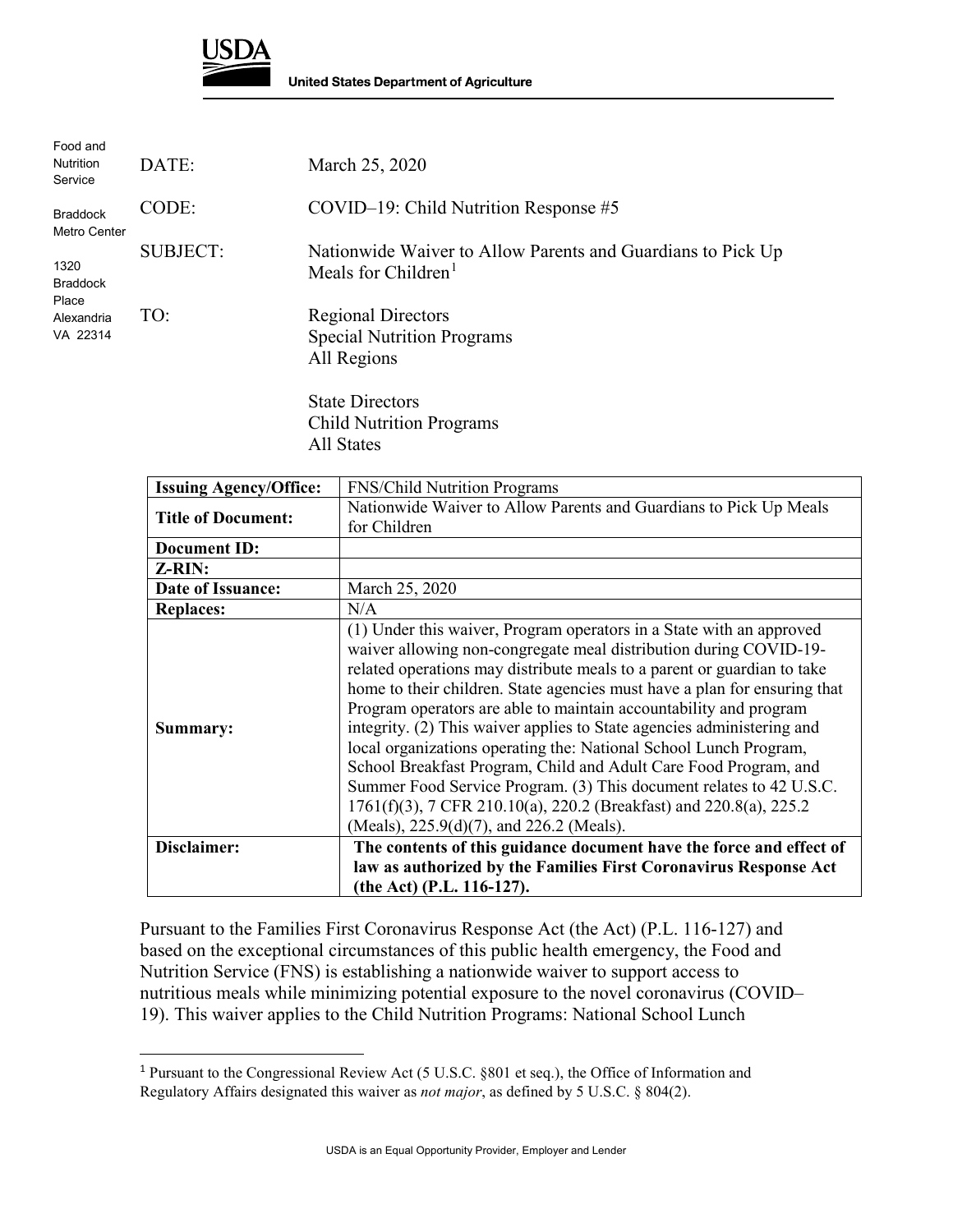COVID–19: Child Nutrition Response #5 Page 2

Program, including the Seamless Summer Option; School Breakfast Program; Child and Adult Care Food Program; and Summer Food Service Program.

 Section 2202(a) and (b) of the Act permits the Secretary of Agriculture to establish a waiver for all States for the purposes of providing meals and meal supplements under the Child Nutrition Programs named above with appropriate safety measures with respect to COVID-19, as determined by the Secretary.

 225.9(d)(7), and 226.2 (Meals) meals must be served to eligible children. The Act and keeping with the goal of providing meals while also taking appropriate safety measures. Under the Richard B. Russell National School Lunch Act at 42 U.S.C. 1761(f)(3) and Program regulations at 7 CFR 210.10(a), 220.2 (Breakfast) and 220.8(a), 225.2 (Meals), cited regulations envision Program operators providing meals directly to children, not to parents and guardians picking up meals at non-congregate meal sites on behalf of their children. However, FNS recognizes that in this public health emergency, continuing to require children to come to the meal site to pick up meals may not be practical and in

 agencies must have a plan for ensuring that Program operators are able to maintain Program operators when developing their plans as local Program operators are best Therefore, under this waiver, Program operators in a State with an approved waiver allowing non-congregate meal distribution during COVID-19-related operations may distribute meals to a parent or guardian to take home to their children. However, State accountability and program integrity. This includes putting in place processes to ensure that meals are distributed only to parents or guardians of eligible children, and that duplicate meals are not distributed to any child. State agencies may want to consult local situated to determine how to provide these assurances. This waiver is effective immediately and remains in effect until June 30, 2020, or until expiration of the federally declared public health emergency, whichever is earlier.

Please note, this waiver also applies to guardians picking up meals for adult participants in CACFP Adult Day Care programs.

 local Program operators of the flexibilities provided by this waiver as quickly as possible, Consistent with section  $2202(a)(2)$  of the Act, this waiver applies automatically to all States that elect to use it, without further application. State agencies must inform their Regional Office if they elect to be subject to the waiver. State agencies should inform and work in partnership with local operators to provide meals to all participants in a safe and accessible manner.